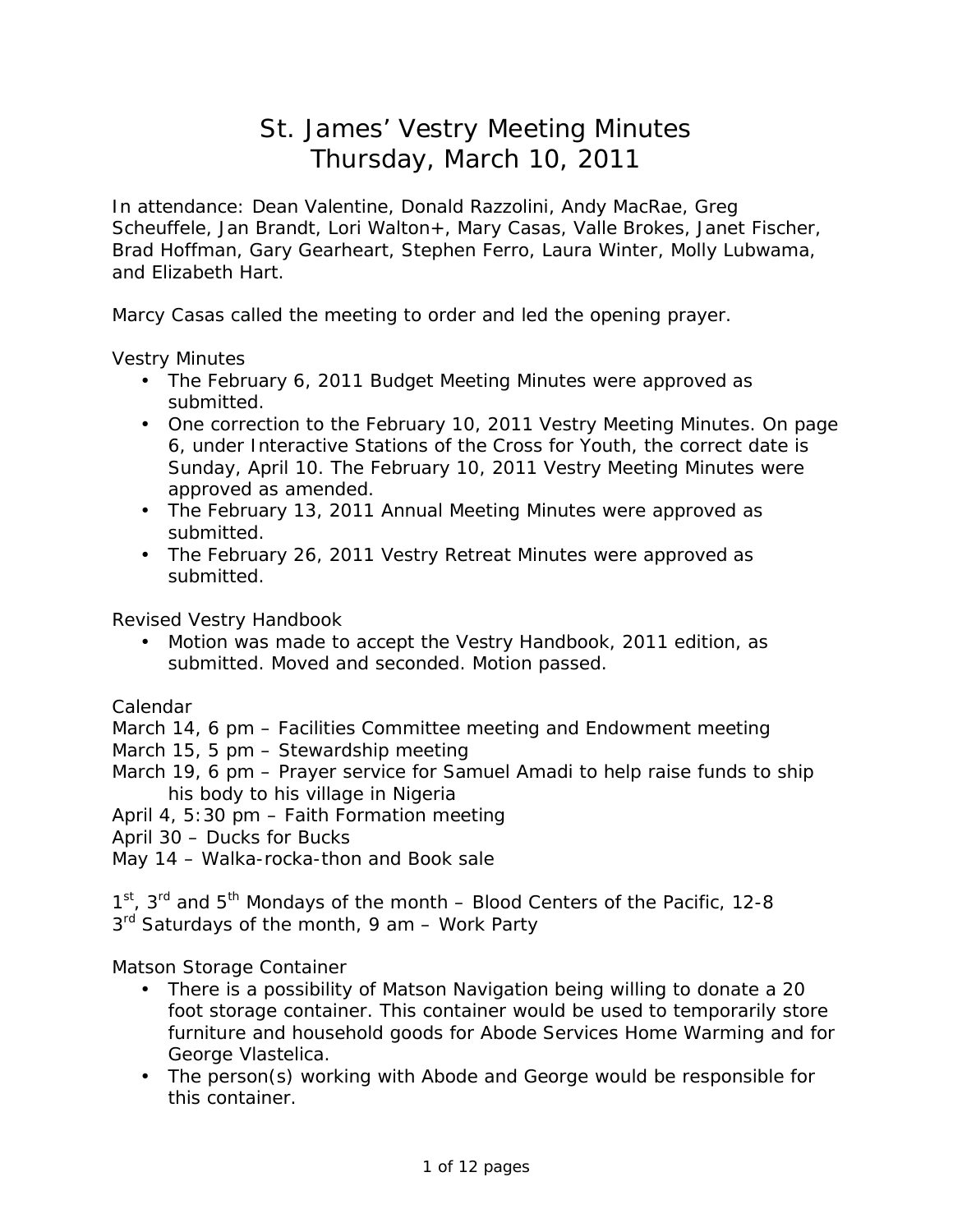- A spot on the campus would need to be prepared one suggestion is behind the dumpster. It could be painted to match the rest of the structures on campus.
- Facilities would be kept in the loop regarding installation/painting.
- Guidelines for the use of the container would also need to be established, such as determining which cluster would oversee its use.
- Motion was made to approach Matson to request donation of a storage container. Moved and seconded. Motion passed.

# CLUSTER REPORTS

Christian Formation Cluster Report for March, 2011

The Cluster has divided oversight of the cluster ministries thusly:

| <b>Vestry Member: Ministry Group</b> |                                                                                                                                                                    |
|--------------------------------------|--------------------------------------------------------------------------------------------------------------------------------------------------------------------|
| <b>Stephen Ferro</b>                 | <b>Youth Group</b><br><b>Other Youth Programs</b><br><b>Godly Play</b><br><b>Other Children's Programs</b>                                                         |
| Molly Lubwama                        | <b>Vacation Bible School</b><br>Child Care<br><b>Children's Worship Bags</b><br>Library                                                                            |
| <b>Janet Fischer</b>                 | <b>Adult Faith Formation</b><br><b>Bible Studies</b><br><b>Church Camps</b><br>Baptism, Marriage, Confirmation<br>Preparation<br><b>Women's Spirituality Group</b> |

We have contacted the persons responsible for each ministry (if there is one) to advise them that we are their Vestry contact.

# **Re. Children's Worship Bags:**

• Molly will work on these ASAP. There doesn't appear to be anyone in charge of this up till now.

# **Re. Faith Formation:**

• Plans for Lenten program on Art and Faith during Faith Formation hour on Sundays are proceeding. Upcoming classes: Music and Faith, Bible study, types of prayer.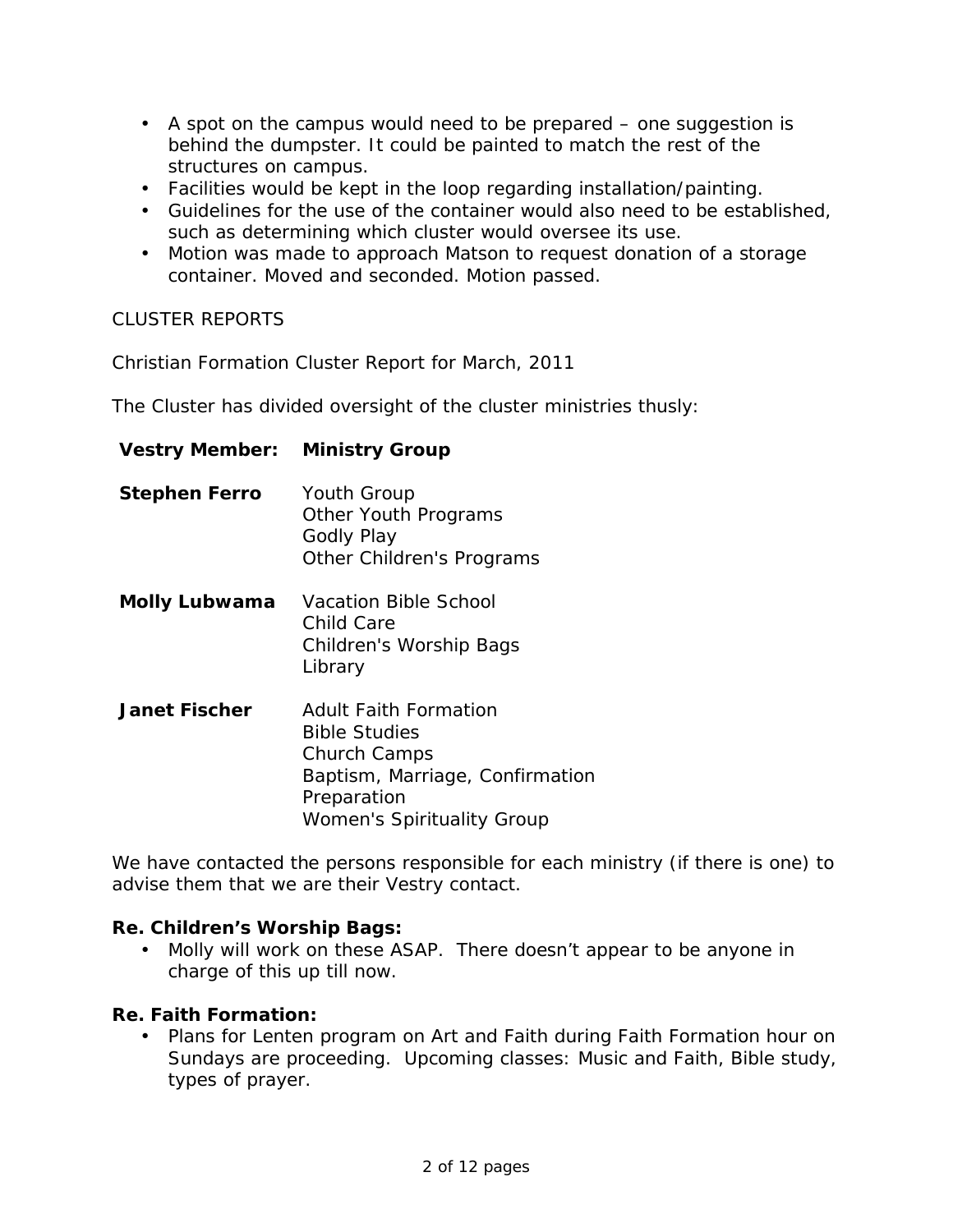- Plans for Tuesday evening Lenten program on Food are proceeding. Sessions will come from the *Eat, Pray, Grow* series. Cost: \$139.95 for 25 people \$115.95 for more than 25. May take donations.
- The Cup of Our Life:To be scheduled Wednesdays May 4 through June 8, 5:30 PM by Barbara Dabney

**Re. Youth: (from Lori)** 

- We currently meet once a month second Sunday evenings. We begin with an informal bring-your-own dinner at 5:00. We have a casual worship service in the Little Church at 6:00. I try to pick a focus (love for February, new leaves for January, etc). Laura Winter helps me set up the space and I lead the service. We get about 12-14 people each month. Of these, we get about 5-7 kids. Youth Group then meets from 7-8:30pm. Mike and Jan Scrutton are leading this effort.
- *For April* we are changing it a bit we will have pizza at 6:00pm and Youth Stations of the Cross at 6:45pm. We've invited youth from the whole deanery.
- Beginning in September, we will combine Youth Group with a Confirmation Class. Those wishing to be confirmed will be asked to attend the Sunday evening gatherings as part of their formation. The material will be presented for the entire youth group, and anything that is relevant only for confirmation will be offered at a different time for just the confirmands. We've chosen to use the curriculum **Confirm not Conform**. I encourage you to check it out at [www.confirmnotconform.com](http://www.confirmnotconform.com). The cost is \$179, but I think well worth it.
- Other Children's programs outside of Sunday: We have three things on the calendar:
	- o **Imposition of Ashes March 8**  Brian Cochran is helping me with this.
	- o **Holy Communion - two Saturday mornings March 26 and April 2**. I could use some help with this, but I'm not sure what yet.
	- o **Vacation Bible School July 25-29**. Jan Scrutton is leading this, but we will need to find help in terms of preparation and the week of. And, we need help getting the word out.

**Re. the Nursery (from Lori):** 

- There is a lot of work to be done here, both in terms of space and for the future, in terms of program.
- This summer, I'd love to see that nursery emptied out and painted, and then a rethinking about what should be in there and how it should be arranged. We don't have a budget for this (really), but we do have a lot of stuff that we should be able to pull from. Jan Scrutton has some ideas, and new parent Deanne Flatley has some ideas as well (and has indicated she wants to be involved in this).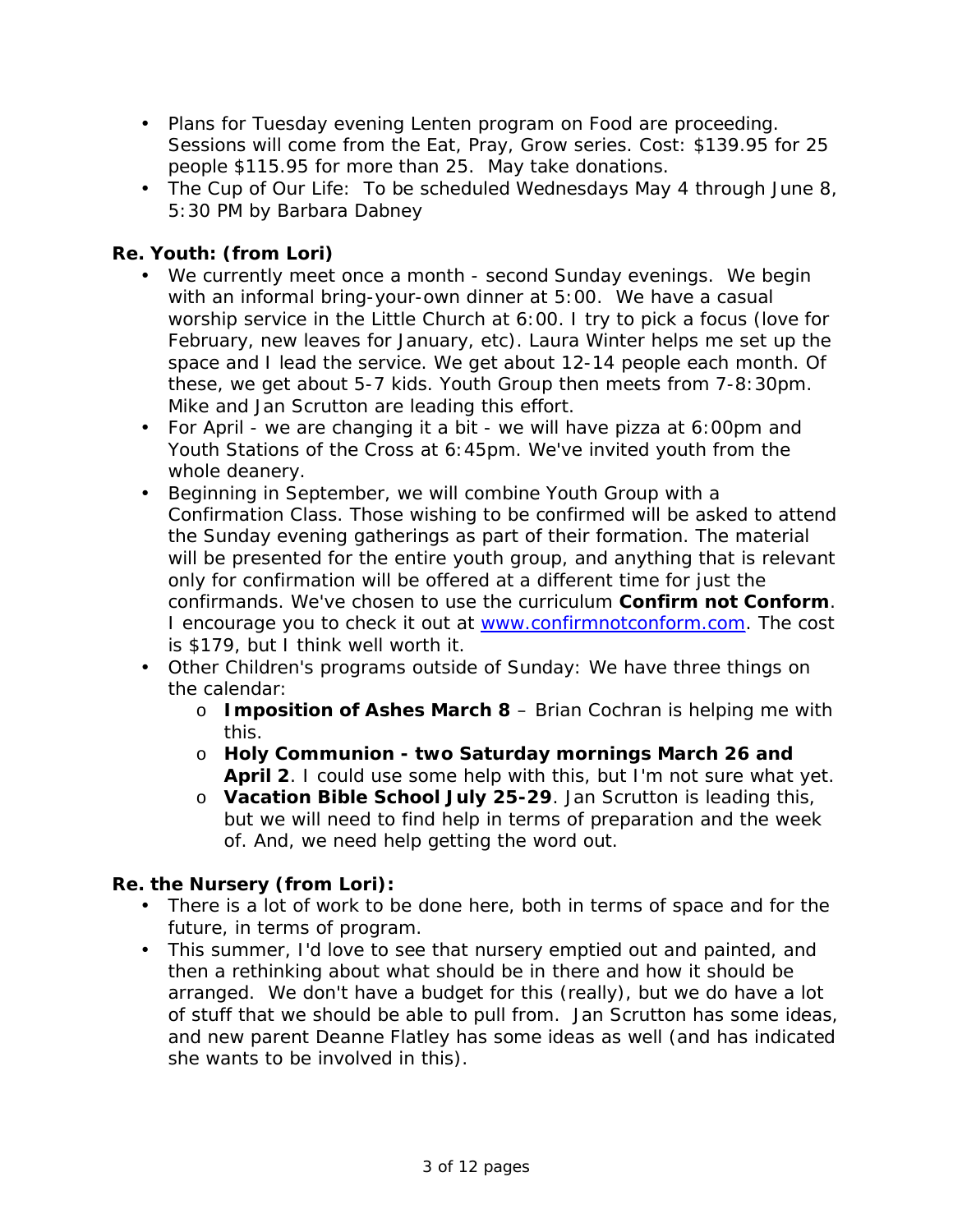### **Re. Godly Plan (from Lori):**

- We currently have one Godly Play Classroom on Sunday morning. Brian Cochran is the teacher. Sometimes Loren Merrill teaches, but not often. Ami (Locher's granddaughter) sometimes serves as a door person, but she's a teen and often there isn't anyone to be the door person, so a parent is pulled in.
- **We really need to build a team of storytellers and door people. If we had four of each, then they could easily rotate and do it once a month, or for a month at a time every four months.**

Communications – Evangelism March 2011 Submitted By: Valle Brokes and Greg Scheuffele

Greg and Valle met March 6 after church. We discussed cluster responsibilities and inspected banners.

#### **Communications:**

**Advertising and Publicity –** We requested a planning meeting to discuss Easter advertising with Lori before March Vestry meeting. Need to check with Argus and Tri-City Voice current practices of announcement pages, advertising prices, press releases, and formatting.

**Outdoor Banners** – Inspected banners: many have incorrect times of service remaining from 3-service days. Suggest we inquire price of correcting times from company who made them.

**Parish Photo Directory** – Greg has checked with Life Touch and Olan Mills. Their services are similar with no charge to the church. They expect to profit from people ordering photos.

**Newsletter** – Valle will attend meeting to be called by Ralph Locher with Marilyn Rose, Penny Trant, and Laura Winter to discuss improving the "Window." Cluster will suggest (1) including Lori in planning, (2) asking Vestry members to write Cluster information articles.

At Vestry Retreat we offered help to folks who have responsibilities in our Cluster.

**E-Mail List and Website** – Janet and Lori **Bulletins, Weekly E-Mail, Sunday News** – Lori and Aimee

#### **Evangelism:**

**Welcoming and Newcomers –** Greeter program which was begun a year or two (?) ago should be restarted.

**Visitor Follow-Up, Events for New or Potential Members –** Need to work with Lori for ideas and suggestions for these two items.

\*\*\*\*\*\*\*\*\*\*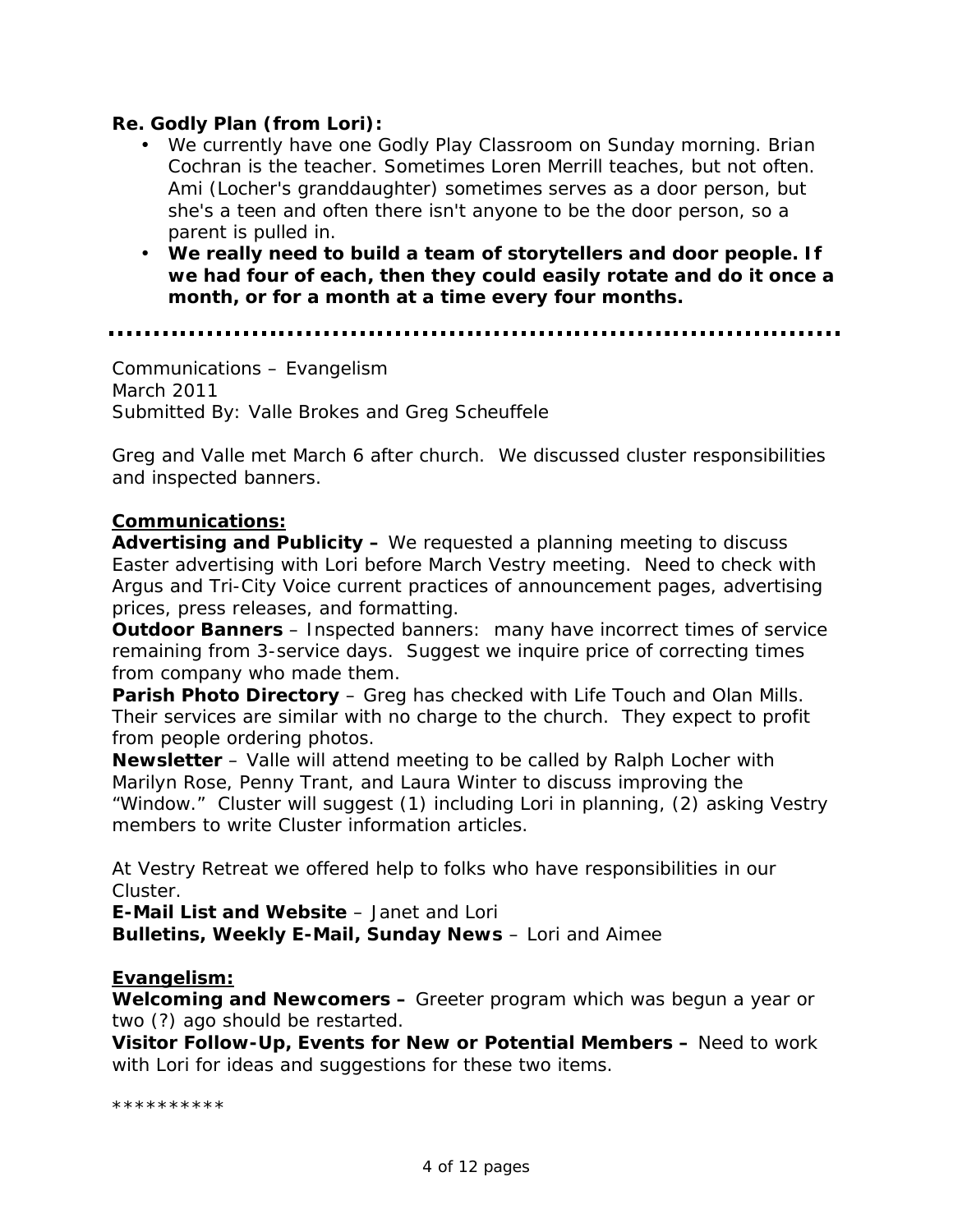- Valle is following up on Greg's contacts with Olan Mills and LifeTouch regarding the photo directory.
- Going to modify the old Easter banner.
- Advertising for Easter one week ad in Argus and one week ad in Tri City Voice
- Weekly e-mail Right now Lori is writing the weekly e-mail. Please encourage people to advertise their own events by submitting information to Aimee. Lori will review.

Congregational Care and Social Ministries Report for March 2011

It is another year in the cluster of Congregational Care and Social Ministries, with Gary Gearheart and Brad Hoffman as Vestry leads.

Gary has spent the time since our retreat contacting each of the ministries under our care and letting them know we are the leads and contacts if there are any issues they need help with.

We continue to have the following groups under our care: Abode services (Saturday dinner/feeding program – 3 teams from St. James'), AEMCH, Blood centers of the Pacific, Comforters Guild (including prayer Shawls and other hand made items), Food Pantry, Healing Ministry, Hillside Care Center ministry, Home Warming Re-housing ministry (in conjunction with Abode services), Jobseekers group, Payless shoe drive (for Children @ Abode), Millennium Development Goals, UTO, Walk-a-rock-athon.

We will be working to increase awareness of some of our ministries such as the Food Pantry where we will emphasize easy prepare items such as canned goods with "Pop-Top" lids.

We are also looking into possible new ministries St. James' may wish to support. An example being: Possibly supporting Episcopal Charities in its support of a program called "Street Level Health Project (SLHP)" in Oakland. SLHP has a very strong and active presence with the Guatemalan day laborers in Oakland and a soccer league they have formed. More information will follow.

We look forward to this year and the setting of goals for the next year. One of the goals we wish to discuss is with the "greening" (environmentally) of the church as a group Vestry goal.

Thank you, in service Gary Gearheart and Brad Hoffman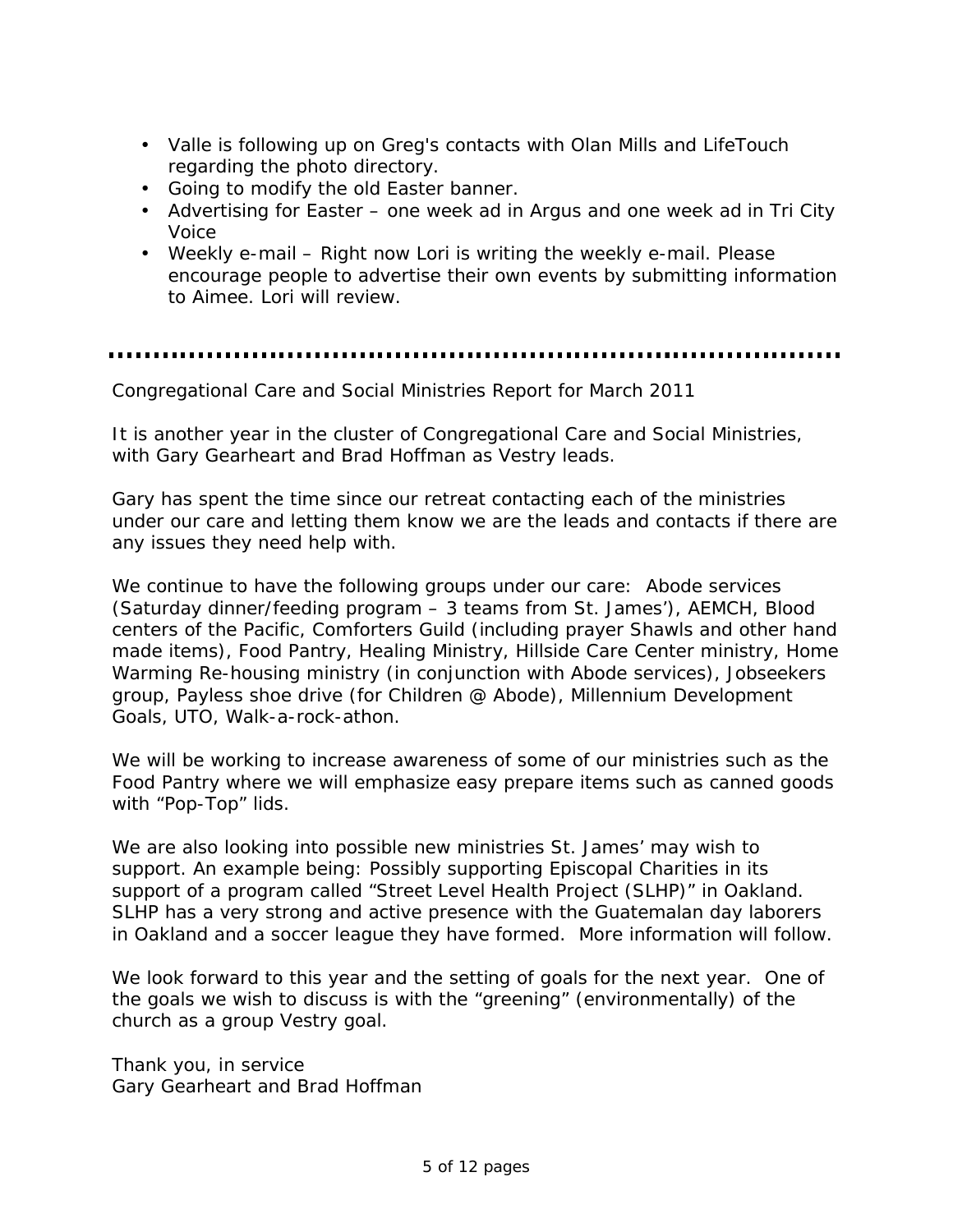### FACILITIES – MARCH 2011

Last month we bought and spread ten yards of mulch in the playground area, as required for insurance purposes. It turns out we need more than we thought, and intend to purchase another ten yards for the upcoming work party. The cost will be the same for the mulch (approximately \$535). We will not be renting the Bobcat, but will use wheelbarrows. If we can get enough from parishioners, we will not have to rent them at \$9 each. So if you are available, please come help Saturday, March 19, at 9:00am, and if possible bring your own wheelbarrow and rake. All help is appreciated!

I ask for the Vestry's approval to spend the additional money.

At our February meeting the Vestry voted that the Memorial Garden Committee could transfer some money from the Special Interest account into the Endowment account. At their last meeting, the Committee decided to not make the transfer, as that would not leave enough cushion if they have sudden expenses.

The thermostats in both churches are on timers and have been set the way they need to be, to provide necessary heat but not cost us extra money. If you feel they are not correct, let me know. Do not adjust them, and if you see or hear of anyone changing them, please discourage it.

Respectfully submitted, Laura

\*\*\*\*\*\*\*\*\*\*

Playground Bark

- Have installed 10 yards of bark. It is not enough, and 10 more yards are needed. Cost will be \$585.00.
- Also asking for wheelbarrows and help. It will cost \$9 each to rent wheelbarrows.
- Church insurance said that the playground bark needed to be refreshed … but, how deep does the bark need to be?
- It was suggested that when church insurance comes we get information regarding the playground bark to see what is actually required. Right now there is nothing documented and no guidelines.
- Discussion has been tabled for now. Laura will contact Facilities to let them know.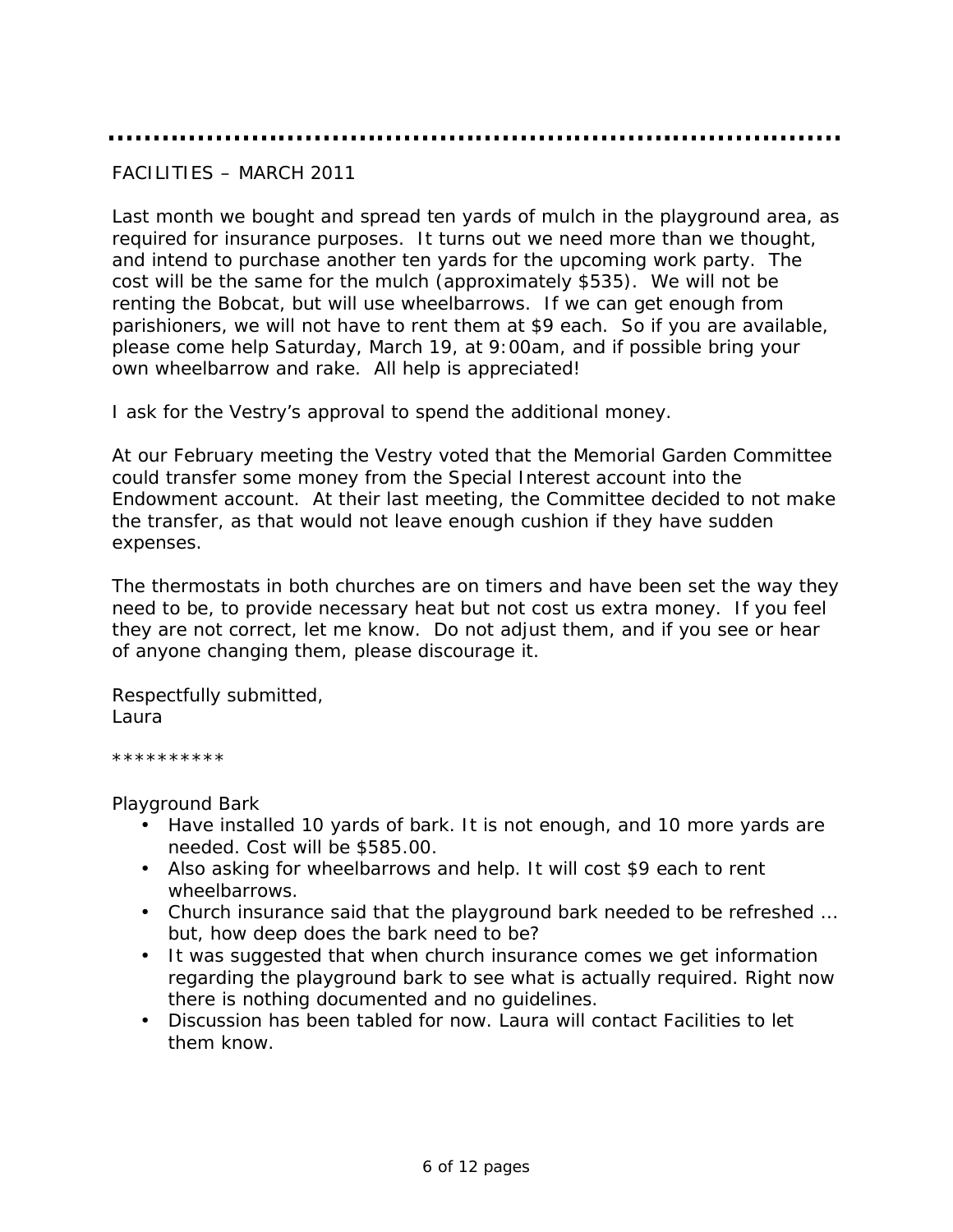**Thermostats** 

- Asking people to not touch the thermostats in the churches (this does not include the Parish Hall or Education building.)
- Please inform Laura of problems with the thermostats
- It was suggested that locks be placed on the thermostats, and/or signs saying "do not touch." It was decided, however, to wait a month to see how it goes.

Parish Life – March 2011

Submitted By: Donald Razzolini and Dean Valentine

### **Goals**

- A. On-going
	- a. Continue support in the following areas…
		- Kitchen
		- Congregational Outreach
	- b. Congregational Activities…
		- Receptions
		- Memorials
		- Special Events
	- c. Kitchen Staff
- B. Contact Ministry Leaders regarding new Vestry Liaisons IE: Us
- C. Update Ministry contact information
- D. Bring Ministry asset inventory up to date (possible inventory binder) IE: Appliance upgrades, Service Items (utensils, resources)
- E. Ministry recognition Meet and Greet promotional item for cluster ministries to increase membership
- F. Parish Camping Trip / Retreat
- G. Ministry Weekend (Month) Promos / Presentations
- H. Additional Goals to be added as needed

#### **Current Projects & Activities**

- Update Ministry contact information in process
- Working with Youth Group on Easter Egg preparation for Easter Egg Hunt in process

#### **Projects & Activities – Update**

• Contact Ministry Leaders under PL umbrella to inform of vestry liaison change – Done

#### **Upcoming Events - March**

• Vestry Commissioning – March 13, 2011

\*\*\*\*\*\*\*\*\*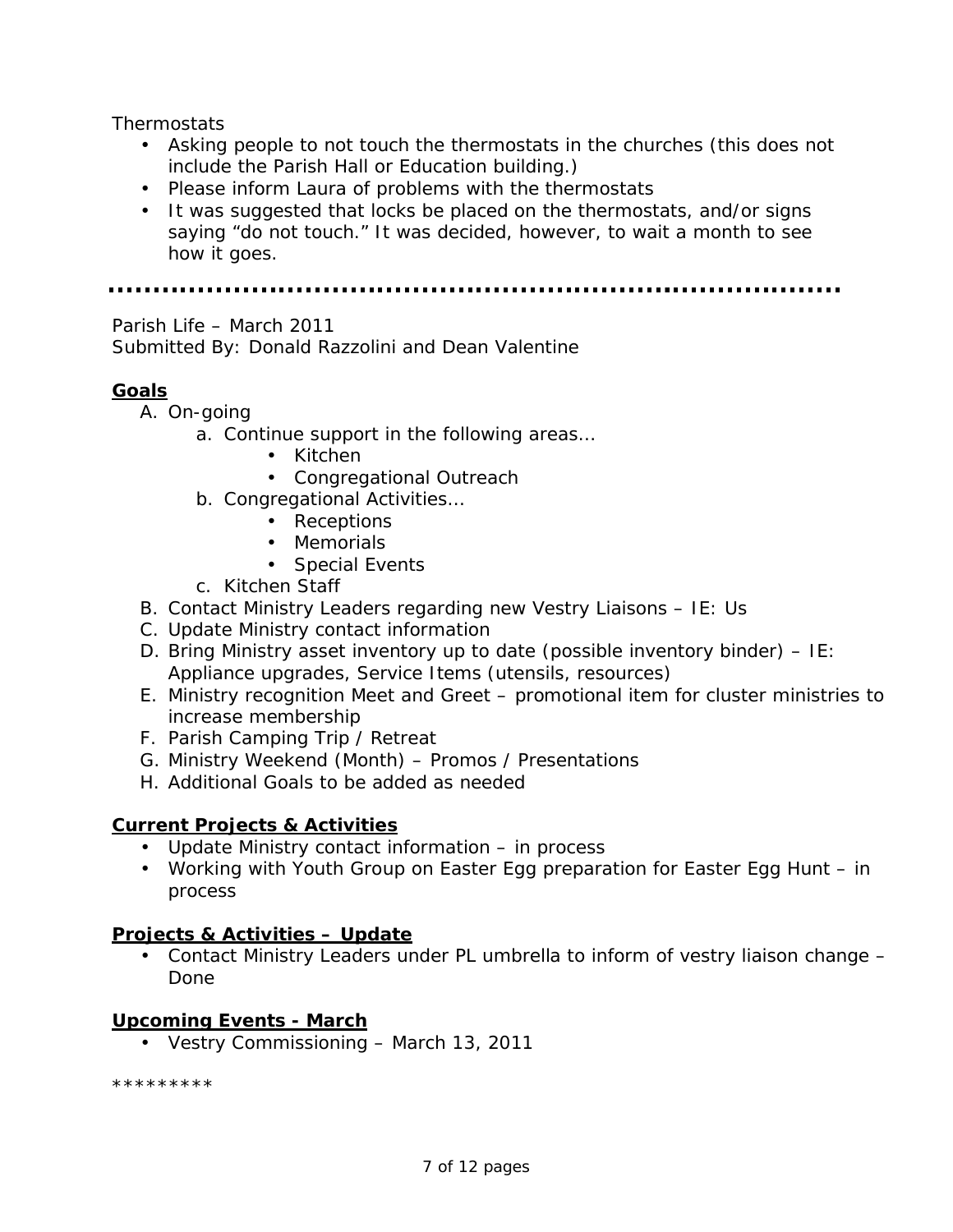- Updating ministry contact information
- Tai Chi is under Parish Life

Lead Team Report - March 2011

On February 12th Lori, Andy, Laura, Stephen, Greg and myself attended Vestry Day at Grace Cathedral. We gathered valuable information regarding the guidelines for vestries and the duties attributed to members of the vestry. The next day the Annual Meeting was held and we welcomed four new members, Janet Fischer, Donald Razzolini, Valle Brokes, and Gary Gearheart. After receiving vestry approval via email, a new under the counter water heater was installed in the sacristy of the big church. The GE water heater has a 6 year warranty and cost \$239.26. Our latest water billed showed a tremendous increase in usage. Upon a vestry approval via email, American Leak Detection was called, a leak due to a faulty coupler fitting, was found in the rose bed, two feet from the leak found in November 2010. The bill from American Leak Detection was \$475.00. Allied Plumbing was called and repaired the coupler fitting (waiting on bill). Alameda County Water made an adjustment for November's leak, since there is a 1 per 12 month adjustment allowed, no adjustment will be made for the recent leak.

Lead Team Goals for 2011

- Guidelines for Sacramental use of facilities for members and nonmembers
- Narthex lighting
- Define Treasurers duties
- New housing for Lori

Faithfully, Mary/Andy

\*\*\*\*\*\*\*\*\*\*

E-mail votes

- To have a new water heater installed in the sacristy.
- Repair of the water leak. Cost was \$475 from American Leak Detection to find the leak, and \$229 from Allied Plumbing to repair the leak
- Please remember everyone needs to respond to e-mail votes.

Valle Brokes has offered to serve as liaison to the Area Ministry Communications Network.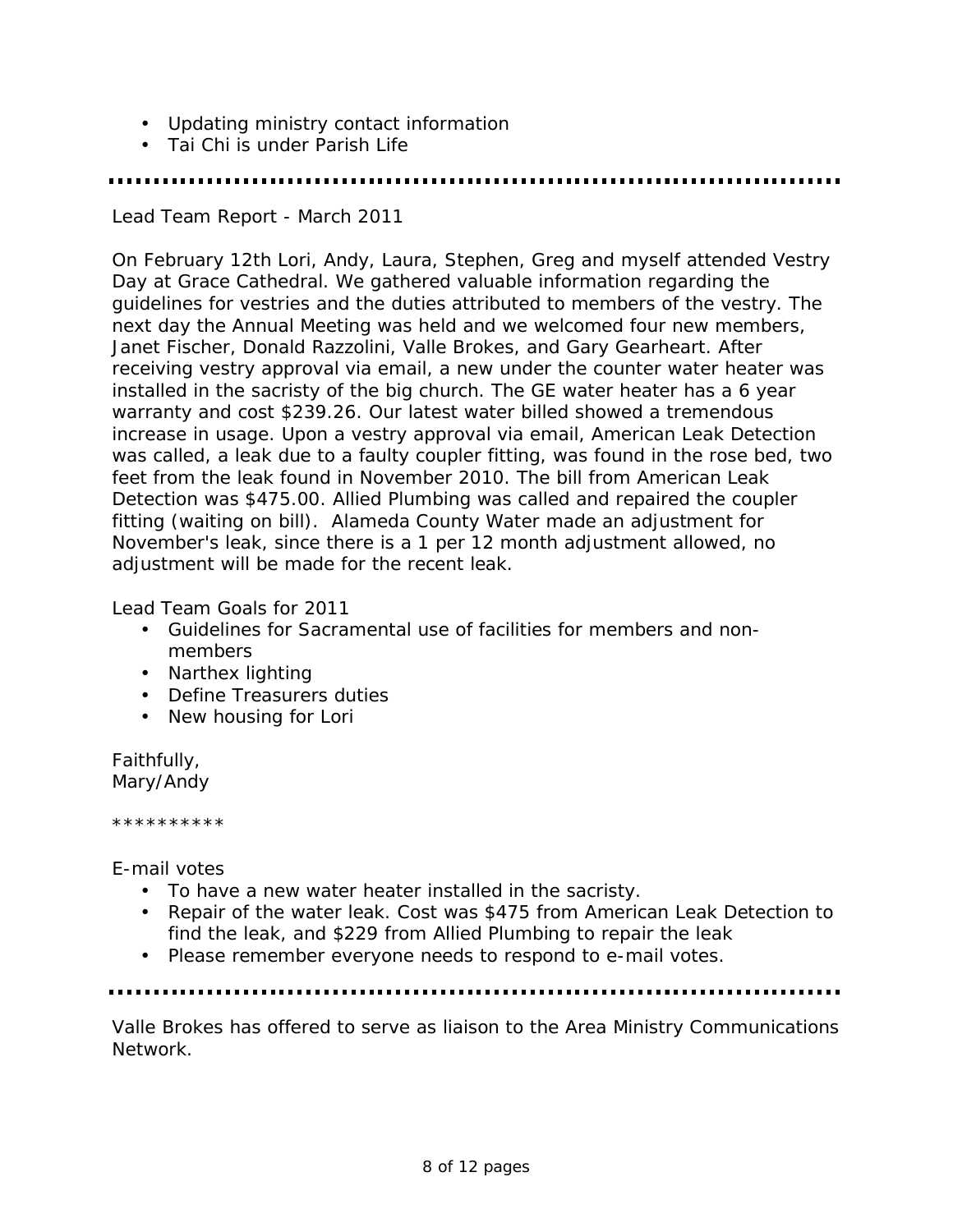Financial Report

- Insurance Jan Brandt will be calling for a walk-around and document.
- Motion was made to update the signature cards on the Heritage and Schwab accounts with Lori Walton's and the new wardens' signatures. Moved and seconded. Motion passed.
- Financial data software
	- o Looking at "Church Windows" to replace "Shepherd's Staff."
	- o Church Windows is user friendly and can be networked. It is specifically designed for church ministry and there is an Episcopal module as well.
	- o Have received \$800 in donations to update software.
	- o Cost of software is approximately \$1,300 and includes modules (such as membership/pledge contributions module), manuals, network, and support.
	- o Motion was made to purchase Church Windows software. Approximate cost is \$1,300.00 plus tax. Moved and seconded. Motion passed.
- Accounting summary
	- $\circ$  Four components to the budget operating, building, special interest and endowment
	- o Unpledged includes money donated by people who have not filled out pledge cards but the money can be traced
	- o We have spent \$1,164.83 than we have brought in so far. If the money from fundraising (McCutcheon concert) had been moved over, we would be ahead
	- o In Special Interest, the \$11.26 is the interest from the Heritage account.
- Saturday, March 19 at 8 am is a financial review with Jan B.

Vacation Bible School

- Scheduled for July 25-29, for grades  $K-6<sup>th</sup>$  grade (ages 5-12). Teens could come to help.
- Jan Scrutton will be the leader.
- Will be offered to the wider community for a nominal cost
- Will need money. Could allocate some endowment money (which much go for a specific project).

Vestry Commissioning

• Will be held this Sunday, March  $13<sup>th</sup>$ , at both the 8 and 10:30 services. You do not have to attend both services.

Appointment of Clerk and Treasurer

- Motion was made to appoint Jan Brandt as treasurer. Moved and seconded. Motion passed.
- Motion was made to appoint Elizabeth Hart as vestry clerk. Moved and seconded. Motion passed.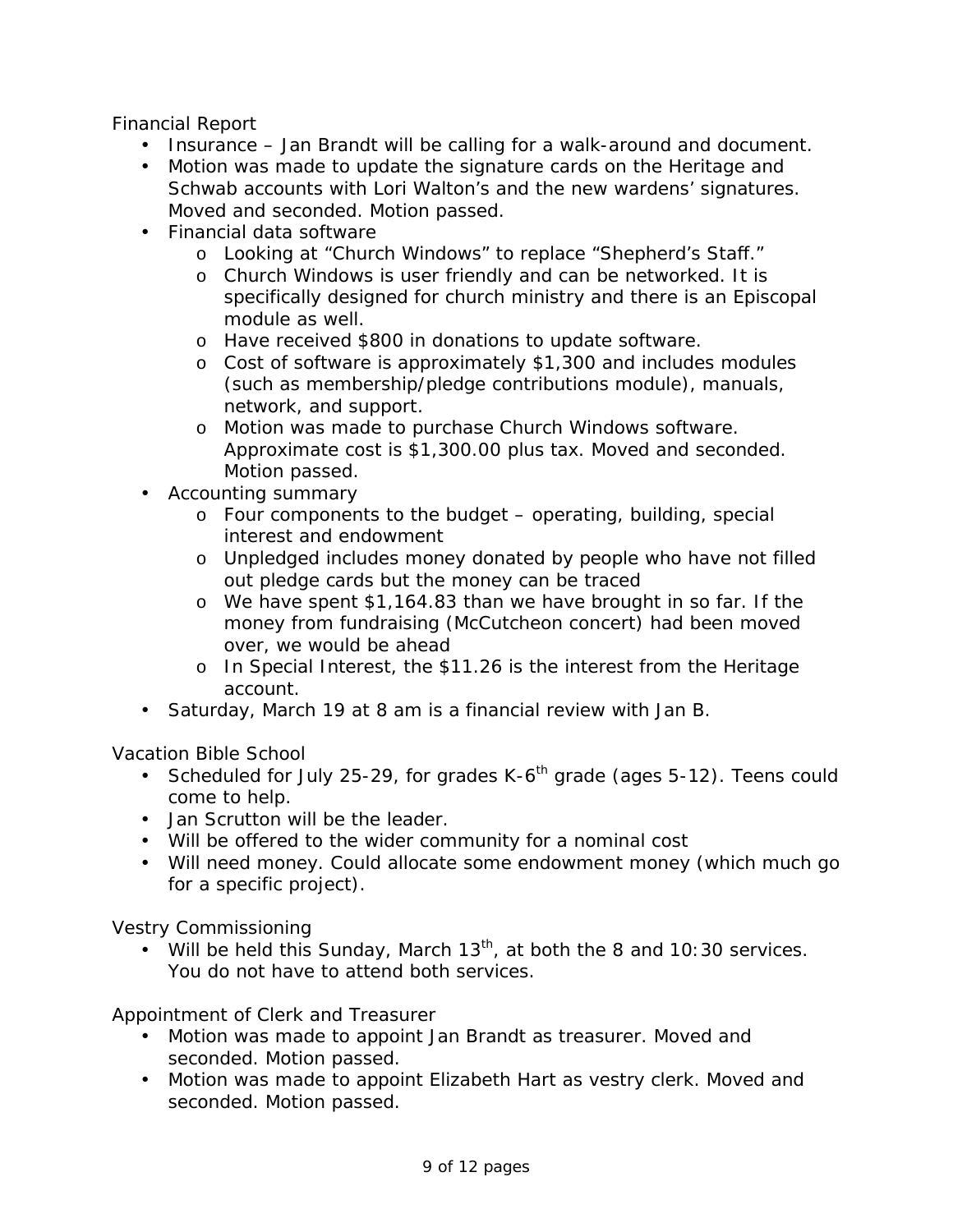RECTOR'S REPORT Vestry Meeting, March 10, 2011

### **Worship**

Attended the installation service of Father Mandy for the Philippine Independent Church on February 20.

Made the decision to add back the 7:00 am Ash Wednesday Service. Three services netted approximately 100 worshippers.

Had our first Imposition of Ashes and Confession for children on Tuesday, March 8. The service included 9 children and a few parents. Brian Cochran assisted.

Finalized the Letter of Agreement with the Reverend Bob Dobbin, who began his Sunday participation with us on March 6. Bob also preached on Ash Wednesday, but will not be a regular participant at our Wednesday services. It is important to note that Bob's time with us will only be on Sundays, and his involvement will primarily be liturgical.

Met with worship committee to discuss Holy Week. The Worship Committee will help organize and implement the Maundy Thursday meal/Liturgy of the Word. The Liturgical Design Team has begun creating an Lenten Altar that will transform as we move through Lent. Our Good Friday 12-3 service will include reflections given by parishioners, and our Easter Vigil 8pm service will include stories told by parishioners. As a reminder, the schedule will be:

- Maundy Thursday, April 21 at 6:00 with meal and service/stripping of altar
- Good Friday, April 22 from 12-3 with service and stations. Tennebrae service at 7:00
- Easter Vigil, April 23 at 8:00 with bonfire, stories, and service
- Easter Principle, April 24 at 10:00

Trained 3 new acolytes. There may be 2 others interested in acolyting. Working on a schedule for the calendar year. Still looking for someone to help coordinate/schedule the kids.

Scheduled Jim McLeod to preach once a month for the next 3 months. Verified with Canon Michael Barlowe that no Letter of Agreement is required.

#### **Pastoral Care**

We have a few parishioners with grave or terminal illnesses that I am tracking. Samuel Amadi, father of Gloria Amadi and husband of Josephine Amadi, passed away. They will be using our parish hall for a fundraiser to help ship Samuel's body back to his village in Nigeria. No service locally has been requested.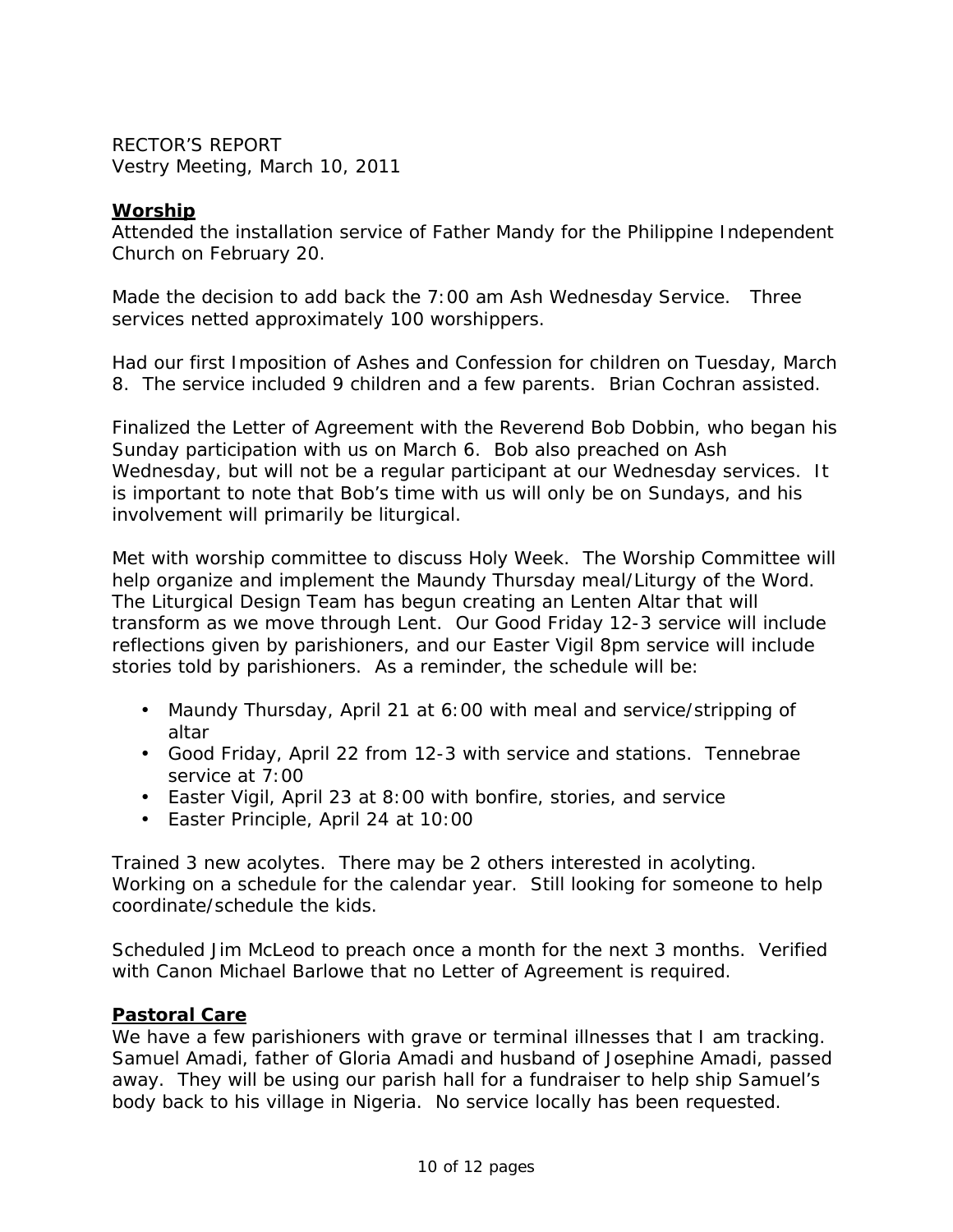# **Social Ministries/Congregational Care**

Supervised a Lay Eucharistic Visit made by Gary Gearheart and Lea Lucas (visited Phil Johnsen). This is part of the training required of Gary and Lea to be fully licensed.

Met with Annie Blalock to get the history of the Lay Eucharistic Visitor program at St. James'.

### **Community**

Attended a Rotary Club luncheon with John Kimber. Attended the Abode Breakfast at Alice Johnson's invitation. Toured the Sunrise Village facility of Abode.

### **Stewardship/Finance**

Met with Dave Nelson and Lead Team to further discuss Endowment Structure and distribution policy/s.

### **Faith Formation**

Ordered the Lenten Tuesday Evening program, Eat, Pray, Grow. Worked with Bruce to begin sign-ups. This program could use some support – sign-ups are light. Co-taught An Adult Faith series with Janet Fischer at the 9:15 hour.

#### **Children & Youth**

Met with Jan and Mike Scrutton to discuss Vacation Bible School and Youth Group/Confirmation. Sent an email to the Faith Formation Vestry Liaisons detailing meeting and other thoughts. See their March 2011 report for further information.

Upcoming events:

Children: Mini "communion class" Examination of Communion, March 26 and April 1 Easter egg hunt following Easter Day service, April 24

Youth: Interactive Stations of the Cross for Youth, Sunday, April 10 (invited the deanery) Easter Morning breakfast and egg hiding, April 24

### **Communication/Administration**

Began exploring the use of iContact instead of MailChimp for our Weekly Email distribution.

Planned for and led vestry retreat. The original facilitator, Sue Thompson, had an unexpected medical issue that prevented her from leading the retreat.